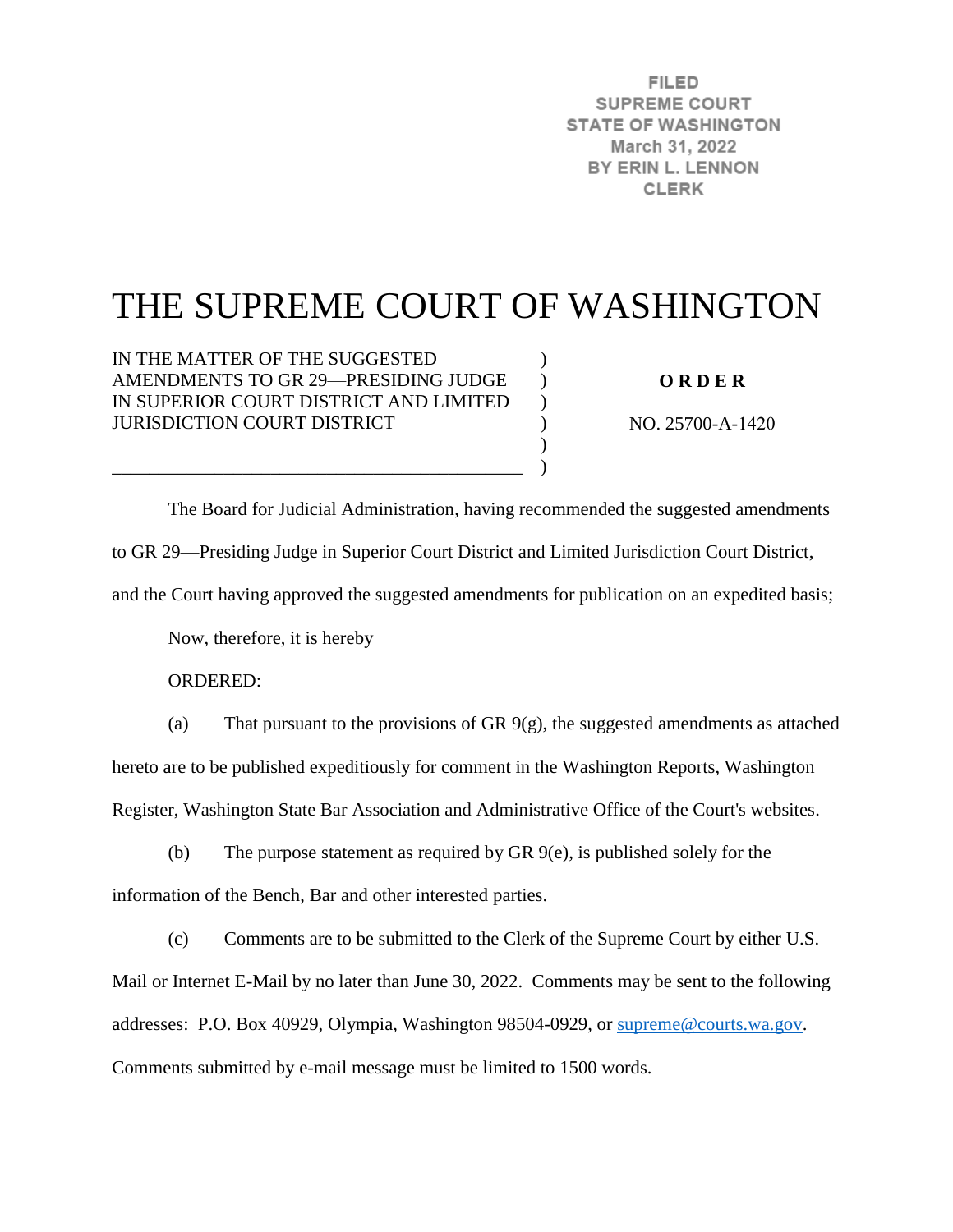Page 2 ORDER IN THE MATTER OF THE SUGGESTED AMENDMENTS TO GR 29—PRESIDING JUDGE IN SUPERIOR COURT DISTRICT AND LIMITED JURISDICTION COURT DISTRICT

DATED at Olympia, Washington this 31st day of March, 2022.

For the Court

Conzález C.J.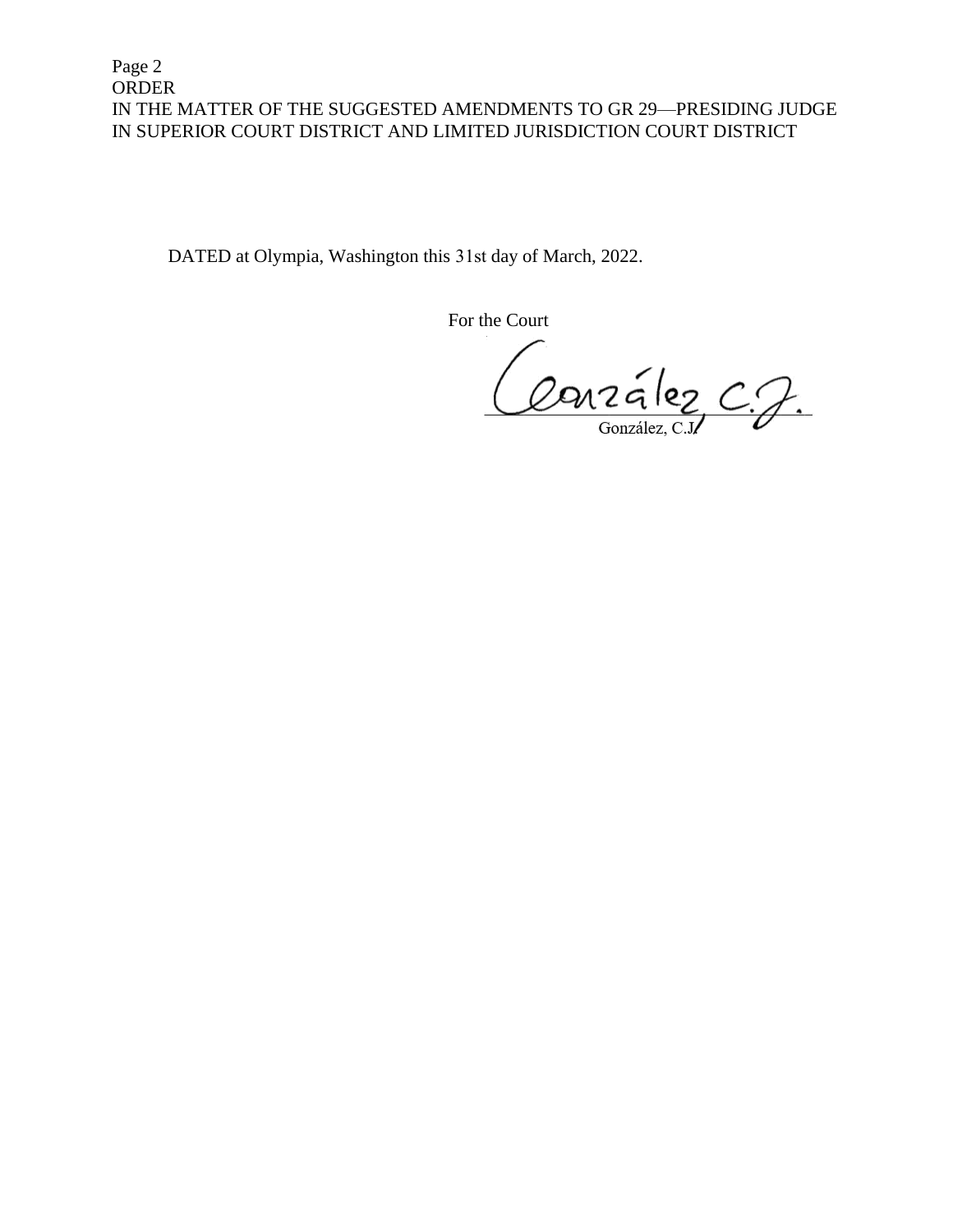## GENERAL RULE 9 RULE AMENDMENT COVER SHEET

### PROPOSED AMENDMENT TO RULE 29

#### 1. Proponent Organization

Board for Judicial Administration Legislative Committee and the Administrative Office of the Courts

2. Spokesperson & Contact Info

Brittany Gregory, Associate Director of Judicial and Legislative Relations Email: [Brittany.Gregory@courts.wa.gov](mailto:Brittany.Gregory@courts.wa.gov) Phone: 360-522-2911

3. Purpose of Proposed Rule Amendment

Washington has 29 courts that would qualify as a single judge court, meaning their court or judicial district has only one judge. If that judge becomes unavailable due to illness, incapacity, resignation, death, or other unavailability, there is no formal process in place for how a pro tem is chosen. The proposed rule amendment will work in connection with BJA request-legislation to have judges in single judge courts designate someone as their pro tem, and give the Chief Justice the ability to fill a vacancy in a single judge court if no one is designated, or if the designee is unable to assume the position.

4. Is Expedited Consideration Requested?

Yes, because the amendment works in coordination with BJA request-legislation that creates a process for filling vacancies in single judge courts. If the bill passes in the 2022 legislative session, the latest the bill could be signed into law is March 31, 2022.

5. Is a Public Hearing Recommended?

No, I don't believe a public hearing is needed. This amendment has been thoroughly discussed by the BJA, and a hearing is not required by statute.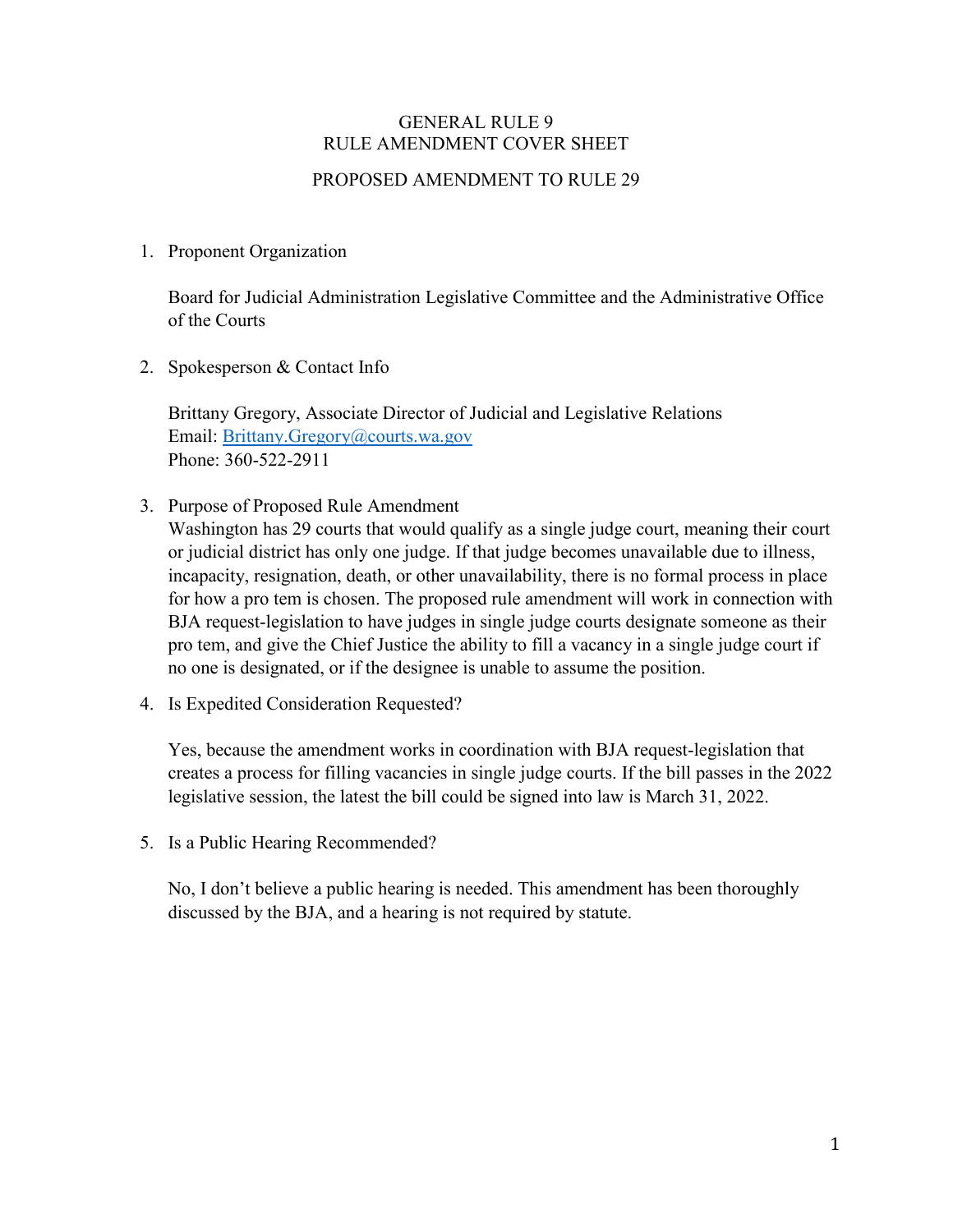#### **General Rule 29 PRESIDING JUDGE IN SUPERIOR COURT DISTRICT AND LIMITED JURISDICTION COURT DISTRICT**

#### **(a) Election, Term, Vacancies, Removal and Selection Criteria--Multiple Judge Courts.**

(1) *Election*. Each superior court district and each limited jurisdiction court district (including municipalities operating municipal courts) having more than one judge shall establish a procedure, by local court rule, for election, by the judges of the district, of a Presiding Judge, who shall supervise the judicial business of the district. In the same manner, the judges shall elect an Assistant Presiding Judge of the district who shall serve as Acting Presiding Judge during the absence or upon the request of the Presiding Judge and who shall perform such further duties as the Presiding Judge, the Executive Committee, if any, or the majority of the judges shall direct. If the judges of a district fail or refuse to elect a Presiding Judge, the Supreme Court shall appoint the Presiding Judge and Assistant Presiding Judge.

(2) *Term*. The Presiding Judge shall be elected for a term of not less than two years, subject to reelection. The term of the Presiding Judge shall commence on January 1 of the year in which the Presiding Judge's term begins.

(3) *Vacancies*. Interim vacancies of the office of Presiding Judge or Acting Presiding Judge shall be filled as provided in the local court rule in (a)(1).

(4) *Removal*. The Presiding Judge may be removed by a majority vote of the judges of the district unless otherwise provided by local court rule.

(5) *Selection Criteria*. Selection of a Presiding Judge should be based on the judge's 1) management and administrative ability, 2) interest in serving in the position, 3) experience and familiarity with a variety of trial court assignments, and 4) ability to motivate and educate other judicial officers and court personnel. A Presiding Judge must have at least four years of experience as a judge, unless this requirement is waived by a majority vote of the judges of the court.

#### Commentary

It is the view of the committee that the selection and duties of a presiding judge should be enumerated in a court rule rather than in a statute. It is also our view that one rule should apply to all levels of court and include single judge courts. Therefore, the rule should be a GR (General Rule). The proposed rule addresses the process of selection/removal of a presiding judge and an executive committee. It was the intent of the committee to provide some flexibility to local courts wherein they could establish, by local rule, a removal process. Additionally, by delineating the selection criteria for the presiding judge, the committee intends that a rotational system of selecting a presiding judge is not advisable.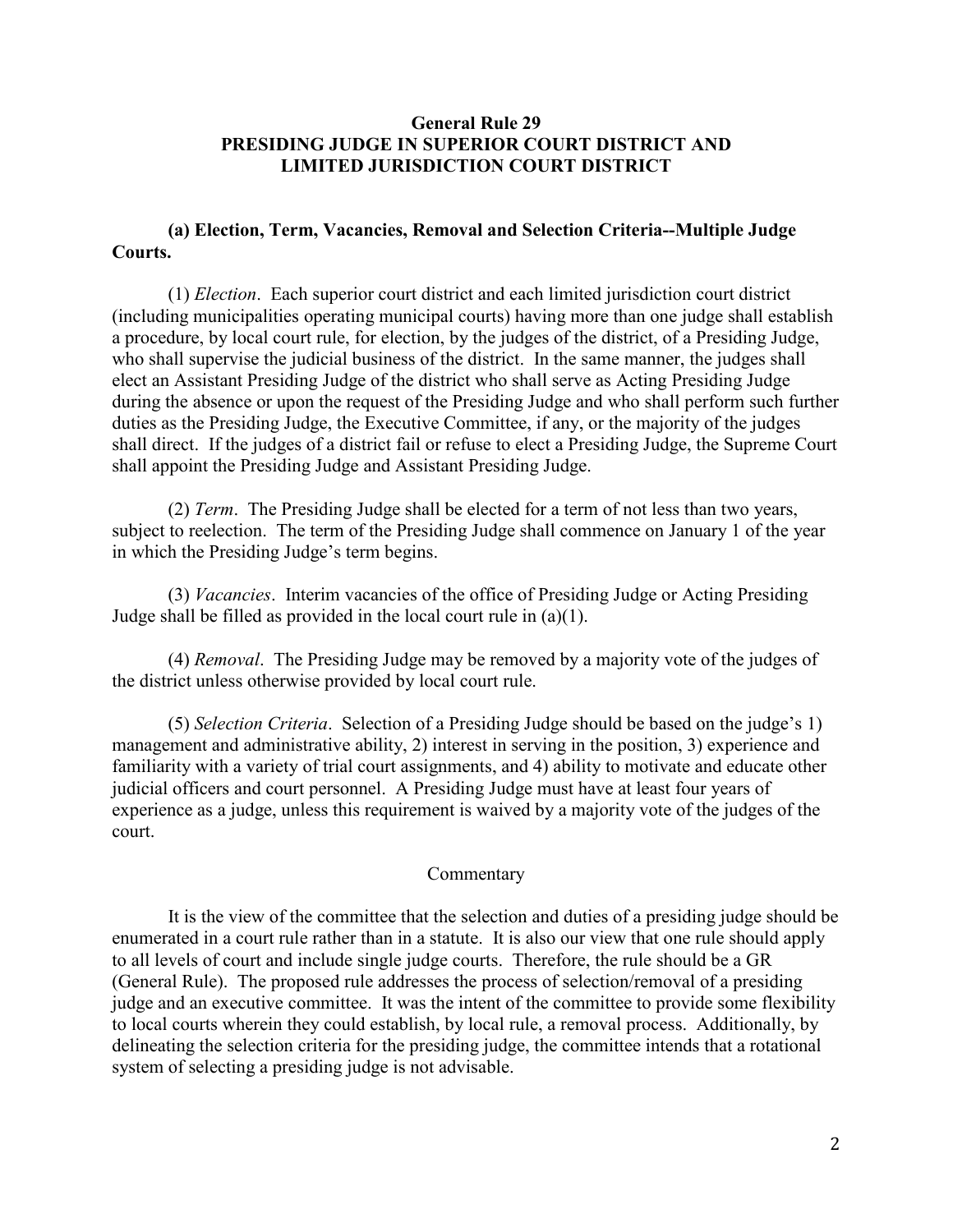**(b) Selection, and Term, and Designation of Presiding Judge Pro Tempore--Single Judge Courts.** In court districts or municipalities having only one judge, that judge shall serve as the Presiding Judge for the judge's term of office, and shall predesignate and prepare a Presiding Judge Pro Tempore to fulfill presiding judge duties in the case of illness, incapacity, resignation, death, or unavailability of the judge.

#### Commentary

In training and preparing the designated Presiding Judge Pro Tempore to fulfill presiding judge duties, a Presiding Judge from a single judge court should address the significant and nondelegable administrative, budgetary and personnel responsibilities of a presiding judge under this court rule, any obligations under collective bargaining agreement(s) or law(s) applicable to court personnel, interjurisdictional relations, and executive and legislative branch collaborations.

If it becomes necessary for the Chief Justice to appoint a Presiding Judge Pro Tempore for a single judge court pursuant to RCW 2.56.040(2) or other authority, then the State Court Administrator or the Chief Justice may consider consulting with the local executive or legislative authorities prior to the appointment.

**(c) Notification of Chief Justice.** The Presiding Judge so elected shall send notice of the election of the Presiding Judge and Assistant Presiding Judge, and in cases of single judge courts, the predesignated Presiding Judge Pro Tempore, to the Chief Justice of the Supreme Court within 30 days of election or any new or changed Presiding Judge or Presiding Judge Pro Tempore designations.

**(d) Caseload Adjustment.** To the extent possible, the judicial caseload should be adjusted to provide the Presiding Judge with sufficient time and resources to devote to the management and administrative duties of the office.

#### Commentary

Whether caseload adjustments need to be made depends on the size and workload of the court. A recognition of the additional duties of the Presiding Judge by some workload adjustment should be made by larger courts. For example, the Presiding Judge could be assigned a smaller share of civil cases or a block of time every week could be set aside with no cases scheduled so the Presiding Judge could attend to administrative matters.

**(e) General Responsibilities.** The Presiding Judge is responsible for leading the management and administration of the court's business, recommending policies and procedures that improve the court's effectiveness, and allocating resources in a way that maximizes the court's ability to resolve disputes fairly and expeditiously.

**(f) Duties and Authority.** The judicial and administrative duties set forth in this rule cannot be delegated to persons in either the legislative or executive branches of government. A Presiding Judge may delegate the performance of ministerial duties to court employees; however, it is still the Presiding Judge's responsibility to ensure they are performed in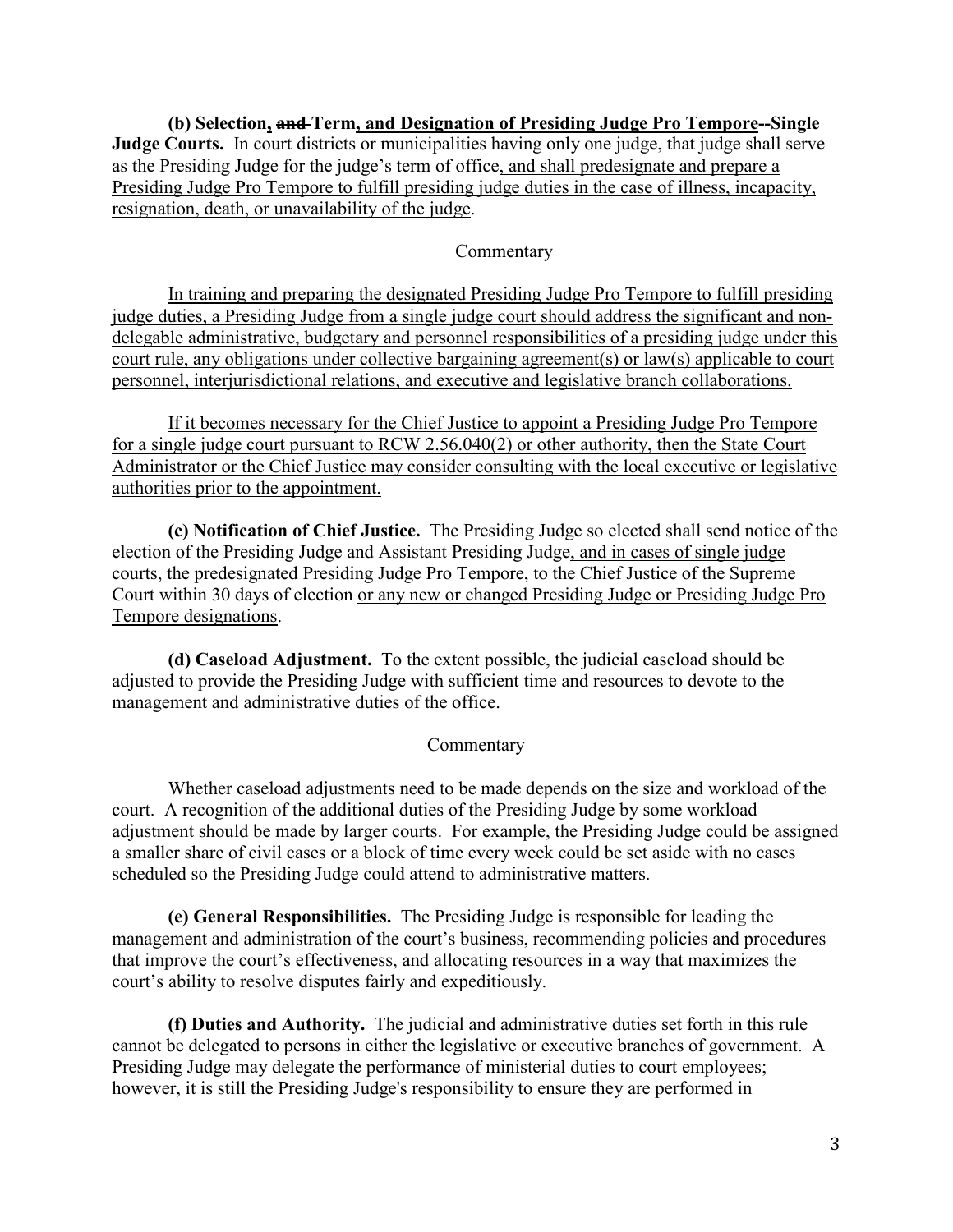accordance with this rule. In addition to exercising general administrative supervision over the court, except those duties assigned to clerks of the superior court pursuant to law, the Presiding Judge shall:

(1) Supervise the business of the judicial district and judicial officers in such manner as to ensure the expeditious and efficient processing of all cases and equitable distribution of the workload among judicial officers;

(2) Assign judicial officers to hear cases pursuant to statute or rule. The court may establish general policies governing the assignment of judges;

(3) Coordinate judicial officers' vacations, attendance at education programs, and similar matters;

(4) Develop and coordinate statistical and management information;

(5) Supervise the daily operation of the court including:

(a) All personnel assigned to perform court functions; and

(b) All personnel employed under the judicial branch of government, including but not limited to working conditions, hiring, discipline, and termination decisions except wages, or benefits directly related to wages; and

(c) The court administrator, or equivalent employee, who shall report directly to the Presiding Judge.

#### Commentary

The trial courts must maintain control of the working conditions for their employees. For some courts this includes control over some wage-related benefits such as vacation time. While the executive branch maintains control of wage issues, the courts must assert their control in all other areas of employee relations.

With respect to the function of the court clerk, generally the courts of limited jurisdiction have direct responsibility for the administration of their clerk's office as well as the supervision of the court clerks who work in the courtroom. In the superior courts, the clerk's office may be under the direction of a separate elected official or someone appointed by the local judges or local legislative or executive authority. In those cases where the superior court is not responsible for the management of the clerk's office, the presiding judge should communicate to the county clerk any concerns regarding the performance of statutory court duties by county clerk personnel.

A model job description, including qualification and experience criteria, for the court administrator position shall be established by the Board for Judicial Administration. A model job description that generally describes the knowledge, skills, and abilities of a court administrator would provide guidance to Presiding Judges in modifying current job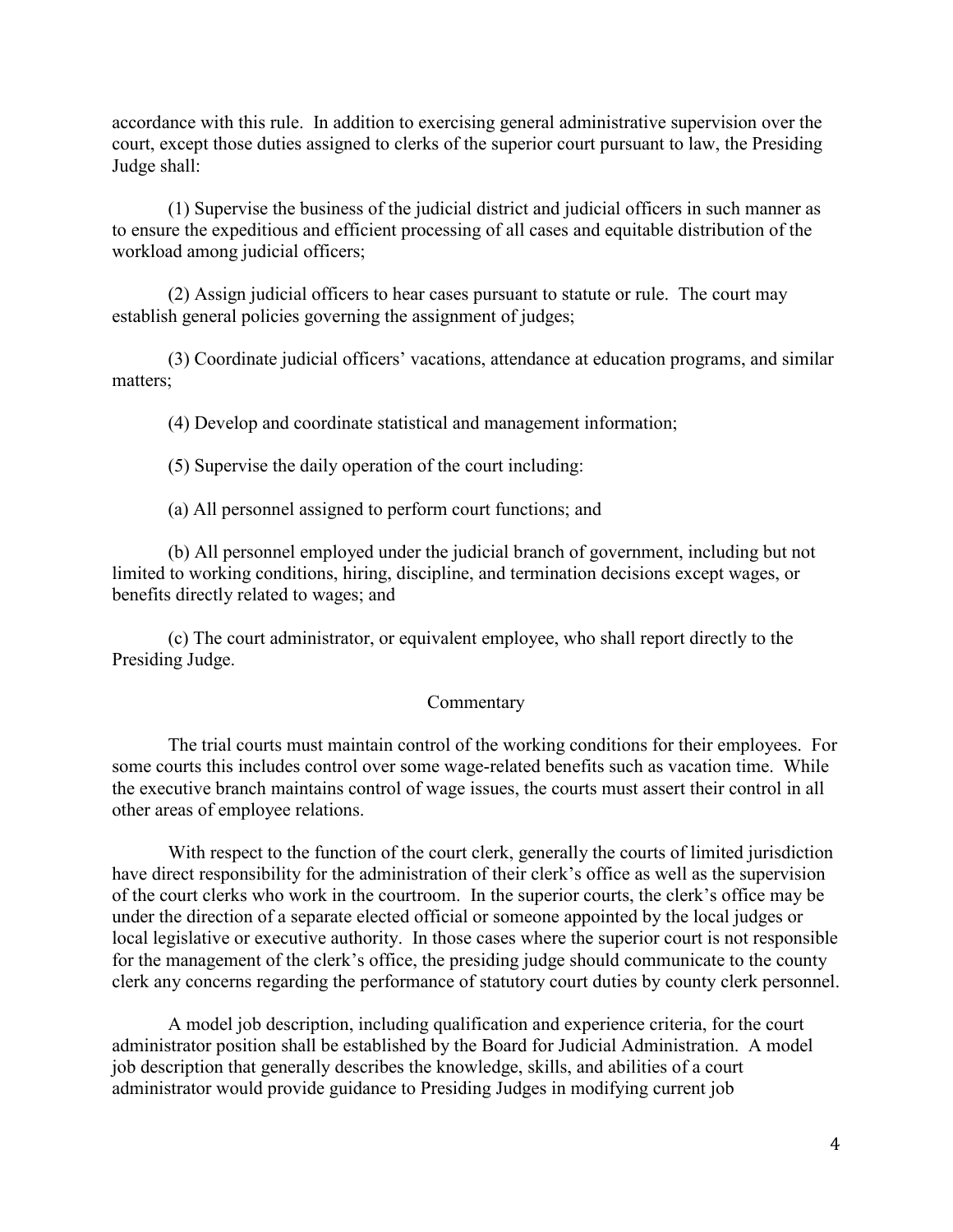duties/responsibilities or for courts initially hiring a court administrator or replacing a court administrator.

(6) Supervise the court's accounts and auditing the procurement and disbursement of appropriations and preparation of the judicial district's annual budget request;

(7) Appoint standing and special committees of judicial officers necessary for the proper performance of the duties of the judicial district;

(8) Promulgate local rules as a majority of the judges may approve or as the Supreme Court shall direct;

(9) Supervise the preparation and filing of reports required by statute and court rule;

(10) Act as the official spokesperson for the court in all matters with the executive or legislative branches of state and local government and the community unless the Presiding Judge shall designate another judge to serve in this capacity;

#### Commentary

This provision recognizes the Presiding Judge as the official spokesperson for the court. It is not the intent of this provision to preclude other judges from speaking to community groups or executive or legislative branches of state or local government.

(11) Preside at meetings of the judicial officers of the district;

(12) Determine the qualifications of and establish a training program for Presiding Judges Pro Tempore predesignated under (c), pro tem judges and pro tem court commissioners; and

(13) Perform other duties as may be assigned by statute or court rule.

#### Commentary

The proposed rule also addresses the duties and general responsibilities of the presiding judge. The language in subsection (d), (e), (f) and (g) was intended to be broad in order that the presiding judge may carry out his/her responsibilities. There has been some comment that individual courts should have the ability to change the "duties and general responsibilities" subsections by local rule. While our committee has not had an opportunity to discuss this fully, this approach has a number of difficulties:

- It would create many "Presiding Judge Rules" all of which are different.
- It could subject some municipal and district court judges to pressure from their executive and/or legislative authority to relinquish authority over areas such as budget and personnel.